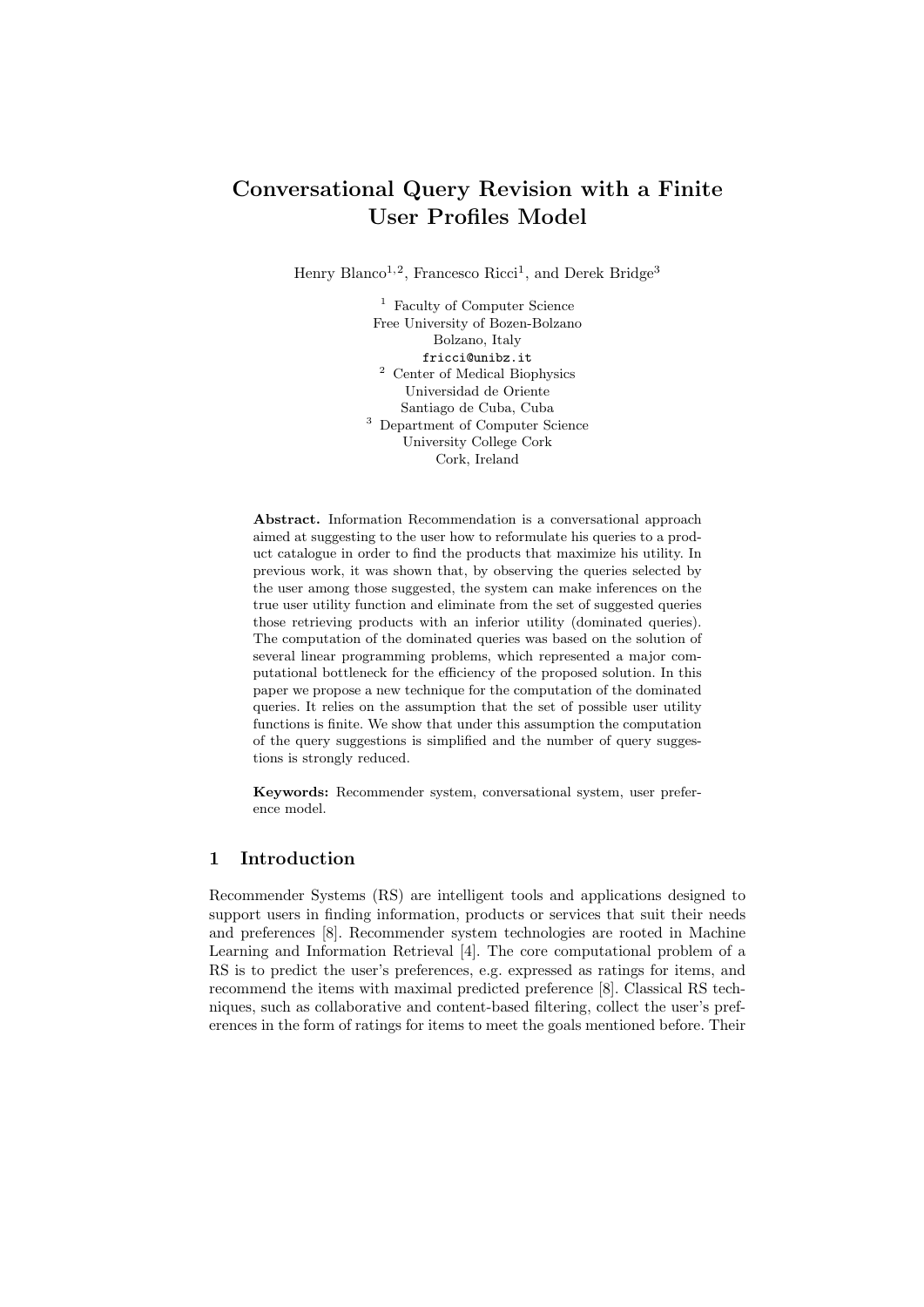major limitation is that they present the recommendations in a single shot, and the user can either accept one of these recommendations or enter new preferences and restart the process. Conversely, Conversational Recommender Systems (CRS) [2, 5, 6] not only rank and suggest products to users, but also guide them during the human-computer interaction to finally select the products that they may like. This guidance process is composed of several actions that depend on the underlying conversational technology (e.g., critiquing [7, 6]).

In [1, 9] the authors first introduce and then extend a new conversational technique relying on the idea of "Information Recommendation". In this approach the user is supposed to query a product catalogue by issuing simple queries, such as "I want an hotel with AC and parking". The system, rather than recommending immediately the products that satisfy this query, assumes that the user may have also other needs and suggests some query revisions. These new queries, for instance, may add an additional feature to the query, e.g., the system may say: "are you interested also in a sauna?". Products with more features, if available, will surely increase the user utility. But not all features are equally important for the user. So the goal of the system is to make "informed" suggestions, i.e., to suggest features that are likely to increase more the user utility. In fact, the system, observing the user queries, can deduce that certain features are more important than others, i.e., can infer constraints on the definition of the user utility function, even without knowing it. Hence, using this knowledge, it can suggest that the user try a query from a well-selected and small set of candidate queries . A similar idea, i.e., using a utility function estimation to select the more user relevant critiques (new queries), is described in [10].

In [1][9] it is shown that this approach is effective and provides good query suggestions and final recommendations. It guides the user to the query that selects the products with maximal utility in a short number of query revision interactions. The quoted papers describe the details of the approach: the query language, the possible preference models of the user, the inferences made by the system on observing the user's query revisions, and the computation of the query suggestions for the user. Nevertheless some questions mostly related to the efficiency of the query suggestions computation and the size of the advice set are still open and require further investigation. In fact, the computational cost of query suggestion is playing a critical role in this approach. In [1] linear programming techniques were used for computing the query suggestions. Even if the computational complexity of that algorithm is polynomial, it must be invoked numerous times (to compare each pair of candidate queries), and in practice it takes too much time for a real online application. Moreover, the average size of the advice set, i.e., the queries suggested by the system to the user at each interaction step, remains large in many cases (more than 20). This is a critical issue for implementing a real application based on the proposed technique.

In this paper we refine the proposed model by making the assumption that the user utility function is drawn from a set of finite possibilities. This set of "user profiles" represents the possible "different" users that the system may interact with. We will show that this assumption has a strong effect: it simplifies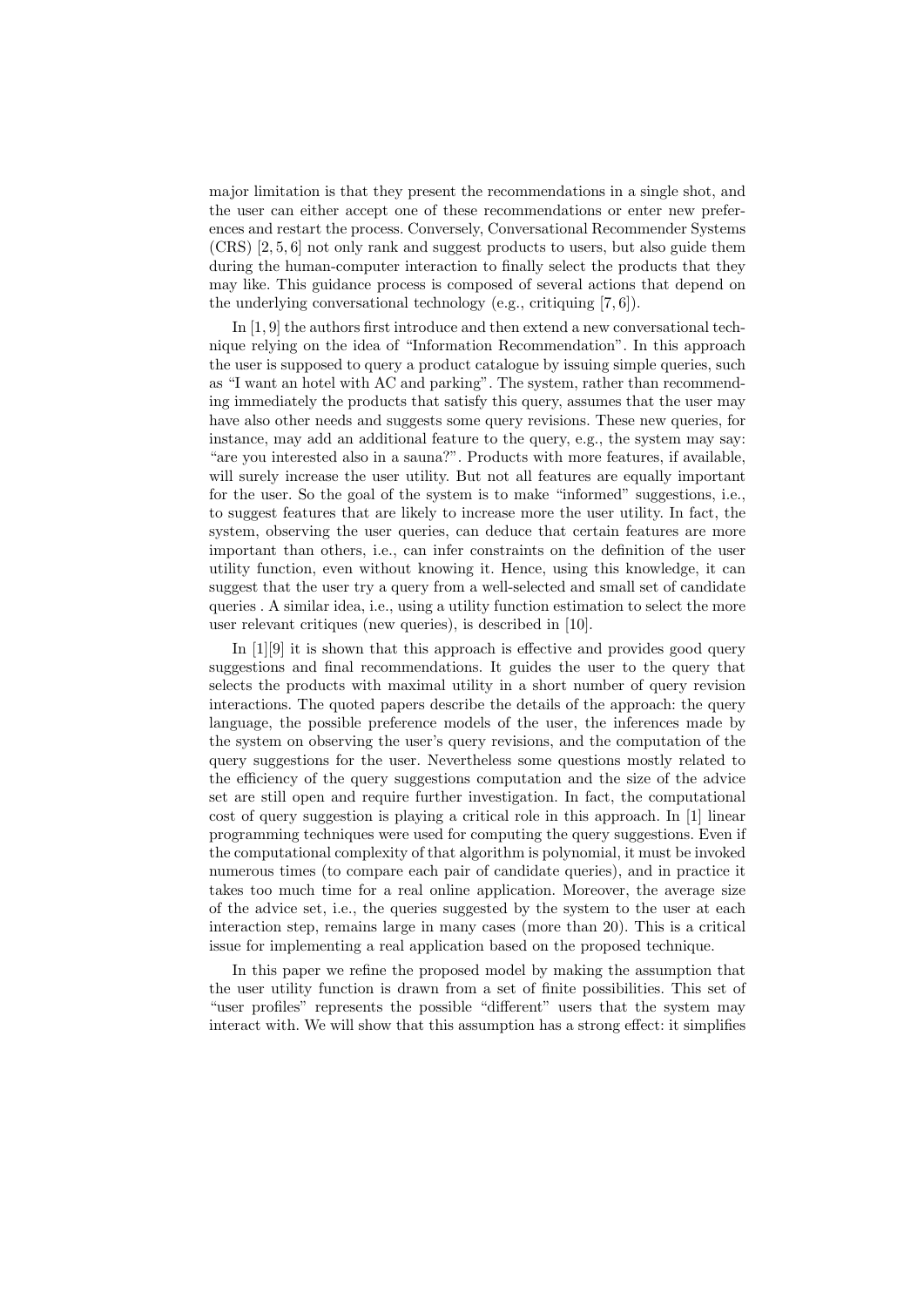the search process for the query suggestions and reduces the average number of query suggestions made at each interaction step. This finite model assumption is realistic, as users tend to cluster in groups with similar preferences. Moreover, considering an increasingly large number of user profiles one can approximate all the possible ones.

# 2 Query Language

In our model a product  $p$  is represented by an *n*-dimensional Boolean feature vector  $p = (p_1, \ldots, p_n)$ .  $p_i = 1$  means that the *i*-th feature (e.g., Air Conditioning) is present in the product, whereas  $p_i = 0$  means that p does not have feature *i*. A catalogue is a set of products  $\{p^{(1)}, \ldots, p^{(k)}\}$ . The Boolean features could be keywords or tags found in the product description, and searching for products with these features can be viewed as kind of facet search [3].

Queries are represented similarly as Boolean vectors:  $q = (q_1, \ldots, q_n)$ .  $q_i = 1$ means that the user is interested in products that have the  $i$ -th feature. On the other hand  $q_i = 0$  does not mean that the user is not interested in products with that feature, but simply that he has not yet declared his interest on it. A query is said to be satisfiable if there exists a product in the catalogue such that all the features expressed in the query as desired  $(q<sub>i</sub> = 1)$  are present in that product. For example if the product  $p = (1, 1, 0, 1, 0)$  is present in the catalog then query  $q = (0, 1, 0, 1, 0)$  is satisfiable.

We are considering a scenario where the user may be interested in refining an initial query. Moreover, we assume that the user is not likely to radically modify this query. This may also be a constraint imposed by the GUI of the query system, where the user can be offered with only a small number of easily understood editing operations. In the following we list the query editing operations that we assume the user can make when revising the current query:

- $add(q, i)$ , where  $i \in idx0(q)$
- $-$  trade(q, i, j, k), where  $i \in i dx1(q)$  and  $j, k \in i dx0(q)$

where  $i dx 0(q)$  and  $i dx 1(q)$  are the set of indexes with value 0 and 1 in q respectively. The first operation generates a new query by requesting one additional feature. For example,  $(1, 1, 0, 0, 1) = add((1, 1, 0, 0, 0), 5)$  is extending a query where only the first two features were requested by adding also the fifth feature to the set of requested ones. The second operation generates a new query by discarding a feature, the *i*-th, in favor of two new ones, the *j*-th and  $k$ -th features. For example,  $(0, 1, 0, 1, 1) = trade((1, 1, 0, 0, 0), 1, 4, 5)$ 

Using the above-mentioned operators the system can generate a set of next queries and ask the user to select the preferred one. In our approach, the goal of the system is not to suggest all these possible next queries, as a standard "query by example" interface may implement, but rather only queries that could retrieve products with the largest utility. Hence, first of all, the unsatisfiable queries must not be suggested. This can be easily implemented with standard query processing techniques. But, as it will be shown later, also other types of queries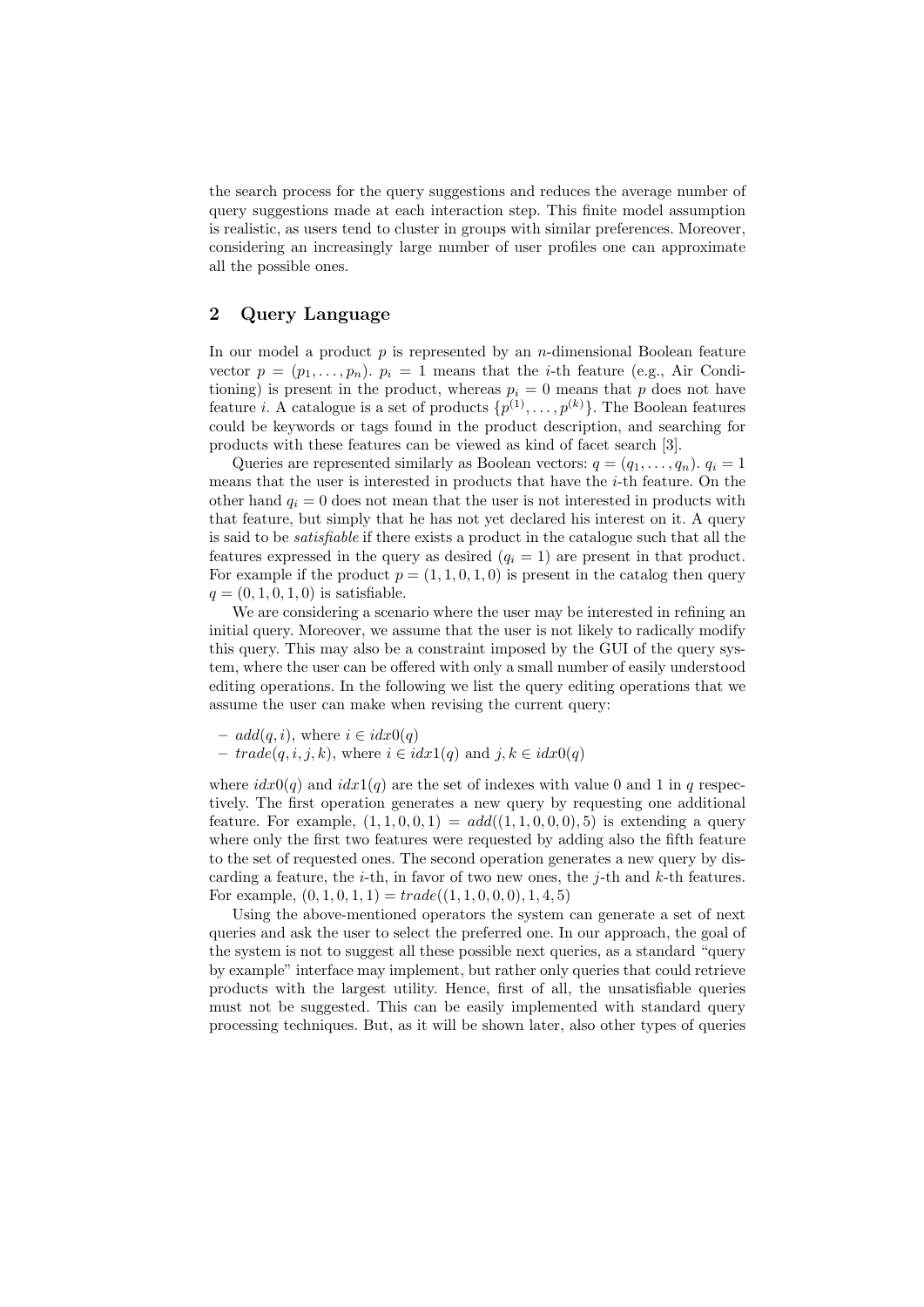can be discarded: those that can be proved to retrieve products with a smaller utility than those retrieved by another query in the suggestion list (dominated queries).

# 3 User Utility Function

User preferences for products are represented here as a vector of weights:

$$
w = (w_1, \dots, w_n), 0 \le w_i \le 1
$$
\n(1)

 $w_i$  is the importance that a particular user, one having that set of preference weights, assigns to the *i*-th feature of a product. So if  $w_i = 0$ , then the user has no desire for the *i*-th feature. If  $w_i > w_j$ , then the *i*-th feature is preferred to the j-th one. If  $w_i \geq w_j$  then the *i*-th feature is at least as desired as the j-th one. If  $w_i = w_j, i \neq j$  then the user is indifferent between these two features. The user utility for a particular product  $p = (p_1, \ldots, p_n)$  is given by the following:

$$
Utility_w(p) = \sum_{i=1}^n w_i \times p_i
$$
\n(2)

A product  $p$  with a higher utility than another product  $p'$  is always assumed to be preferred by the user, i.e., we assume that users are rational. We also define the potential utility of a query  $q = (q_1, \ldots, q_n)$  for the user as:  $Utility_w(q) =$  $\sum_{i=1}^{n} w_i \times q_i$ . We call this utility "potential" if we do not know wether a product with the features specified in the query does exist, i.e., if the query is satisfiable. In case such a product exists, this potential utility is also a true utility.

A user accessing the system may have any of the possible utility functions that can be defined by varying the feature weights  $w_i$ . So, in principle, the set of all possible utility functions is infinite. But observing the queries selected by the user among those that he can make (i.e., those suggested by the system), the system can infer constraints on the definition of his utility function. Generally speaking, features present in the selected query can be considered as more desired by the user than features that are present in the alternative queries. The constraints deduced by the system on the user utility function  $w = (w_1, \ldots, w_n)$ are illustrated below.

**Initial query.** If the current query  $q$  is the initial query, then the advisor may infer that  $w_i \geq w_j$ ,  $\forall i \in i dx1(q)$  and  $\forall j \in i dx0(q)$ , unless q, with the *i*-th feature set to 0 and the  $j$ -th feature set to 1, is unsatisfiable. This means that if the user issued a query that requests the presence of a feature then the potential utility of this query is assumed to be larger than or equal to that of another query where this feature is not requested. But only if this "alternative query" is satisfiable.

Adding a feature. If the current query  $q'$  results from an  $add()$  operation on the previous query, that is,  $q' = add(q, i)$ , then the advisor infers  $w_i \geq w_j$ ,  $\forall j \in$  $idx0(q)$ ,  $i \neq j$ , unless  $add(q, j)$  results in an unsatisfiable query. The rationale of this deduction is similar to the previous one. We assume that the user has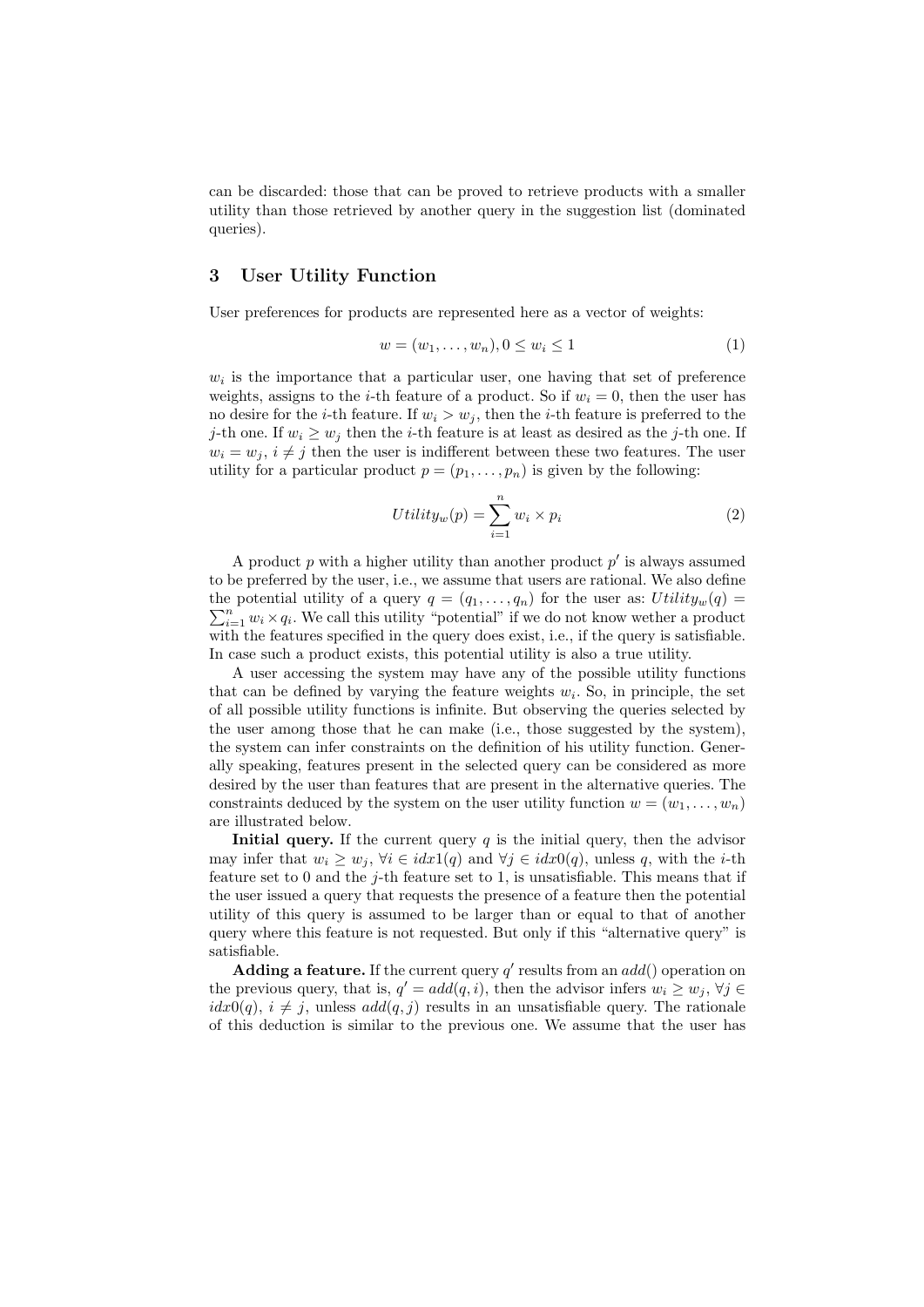extended the query by selecting a new query that includes an additional feature that brings a larger increase of his utility, compared to the other possible features that he may have included.

Trading one feature for two. If the current query results from a trade operation on the previous query, i.e.,  $q' = trade(q, i, j, k)$ , the advisor may infer:

- 1.  $w_j + w_k \geq w_i$ ,
- 2.  $w_j + w_k \geq w_{j'} + w_{k'}, \forall j', k' \in idx0(q), \{j, k\} \neq \{j', k'\}$  unless  $trade(q, i, j', k')$ is unsatisfiable.

The first constraint says that the current query does not have a utility inferior to the previous one. While the second constraint says that the selected trade operation must obtain a utility that is not inferior to that of alternative trade operations that the user may have applied (and are satisfiable).

We note that unsatisfiable queries are never suggested, and therefore we never deduce that a query has a potential utility larger than that of a failing query. In the previous work [1], we called this "play safe" because we considered that the user might know that a query will fail and therefore he does not try it, hence we cannot assume that the potential utility of the query that was actually tried is larger than that of a query that the user did not try because he knew it would fail. In the current work we generalize and rephrase it by saying that the system can deduce only that the potential utility of the query that is tried is greater than or equal to the (potential) utility of the other queries that were suggested, or equivalently that the user could have tried (either because the system suggested them or because the user knows they are satisfiable).

# 4 Advisor

The advisor is the intelligent entity in charge of observing the interaction process, the user movements (queries issued), and making inferences on the user preferences. As mentioned before, the user preferences are not known at the beginning of the interaction between the user and the advisor. The advisor, after the user's first query, will generate a set of next candidates queries and will suggest only those with a utility that cannot be proved to be inferior to one of the other queries (undominated queries).

At each user-system interaction step, the advisor accumulates some constraints on the user utility function (see Section 3). We denote this set of constraints by  $\Phi$ . Moreover, given a set of next possible queries  $C = \{q^{(1)}, \ldots, q^{(k)}\},$ i.e., those that can be generated by applying the operations described in Section 2, and that are satisfiable, the advisor needs to understand which queries are worth suggesting to the user. These are the queries having a utility not inferior to the utility of another query that may also be suggested. These queries are obtained by removing from C all the dominated queries.

A query  $q \in C$  is *dominated* if there exists another query  $q' \in C$  such that for all the possible weight vectors that are compatible with the set of constraints  $\Phi$ this relation holds:  $Utility_w(q') > Utility_w(q)$ . A weight vector w is said to be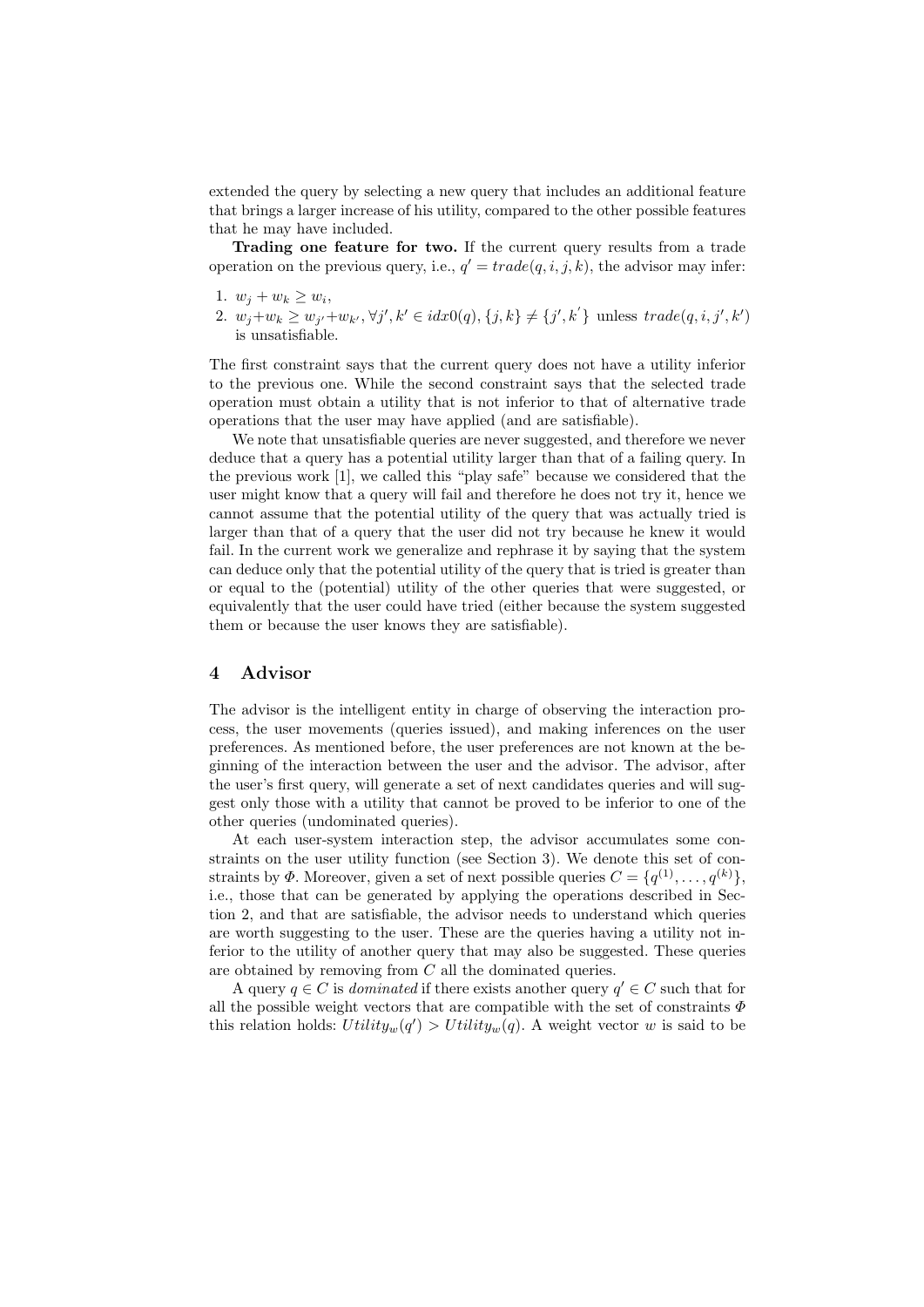**Table 1.** Query utilities for the profiles  $w^{(1)}$  and  $w^{(3)}$ .

|                                                                                                                                    | $ {\bf q}^{(1)} {\bf q}^{(2)} {\bf q}^{(3)} {\bf q}^{(4)}$ |  |
|------------------------------------------------------------------------------------------------------------------------------------|------------------------------------------------------------|--|
| $\frac{\mathbf{w}^{(1)}\left 0.75\right ~0.9~\left 0.65\right ~0.7}{\mathbf{w}^{(3)}\left ~0.9~\right 0.65~0.7~\left 0.75\right }$ |                                                            |  |
|                                                                                                                                    |                                                            |  |

compatible with the set of constraints in  $\Phi$  if and only if all the constraints in  $\Phi$ are satisfied when the variables  $w_1, \ldots, w_n$  take the values specified in w.

Removing the dominated queries is meaningful because their utility is lower than the utility of another query (that is suggested) for all the possible user utility functions that are compatible with the preferences induced by observing the user behavior. In this paper we solve this problem under the assumption that the user's true utility function is defined by one (unknown) vector among a finite set of weights vectors considered by the system. We call this finite set of all the possible utility function or "user profiles"  $P = \{w^{(1)}, \ldots, w^{(m)}\}$ . We will consider in the experiments  $m$  ranging from some dozens to hundreds.

With this assumption, having the set  $\Phi$  we can prune from the set P the "incompatible profiles", i.e., those not satisfying the constraints  $\Phi$ . Then, the computation of the undominated queries proceeds as follow. Let's assume that the set of user profiles compatible with the accumulated constraints is  $P' =$  $\{w^{(1)}, \ldots, w^{(t)}\} \subset P$  and  $C = \{q^{(1)}, \ldots, q^{(k)}\}$  is the set of next possible queries, i.e., queries that are satisfiable and are generated by the considered operators starting from the last issued query of the user. The final set of queries that are recommended are computed using a linear time procedure in the number of queries in  $C$  and utility functions in  $P'$ , as follows:

- 1. A query  $q \in C$ , is labelled as dominated if and only if we can find another query  $q' \in C, q' \neq q$ , such that  $\forall w \in P'$ , Utility<sub>w</sub> $(q'$ P ery  $q' \in C$ ,  $q' \neq q$ , such that  $\forall w \in P'$ ,  $Utility_w(q') > Utility_w(q)$ , i.e.,  $\sum_{i=1}^n w_i \times q'_i > \sum_{i=1}^n w_i \times q_i$ .
- 2. Build the Advice set undominated queries by removing from  $C$  the dominated queries.

Example. Assume that  $\Phi = \{w_1 \ge w_3, w_2 + w_3 \ge w_4\}, P' = \{w^{(1)}, w^{(2)}, w^{(3)}\}$ and  $C = \{q^{(1)}, q^{(2)}, q^{(3)}, q^{(4)}\}, w^{(1)} = (0.35, 0.1, 0.25, 0.3), w^{(2)} = (0.1, 0.35, 0.3, 0.25),$  $w^{(3)} = (0.3, 0.35, 0.1, 0.25), q^{(1)} = (1, 1, 0, 1), q^{(2)} = (1, 0, 1, 1), q^{(3)} = (0, 1, 1, 1),$  $q^{(4)} = (1, 1, 1, 0)$ . In this example only the profiles  $w^{(1)}$  and  $w^{(3)}$  satisfy the constraints in  $\Phi$ , so  $w^{(2)}$  is an "incompatible profile", and must be pruned from P'. Table 1 shows the query utilities.  $q^{(1)}$  has a higher utility than  $q^{(3)}$  and  $q^{(4)}$  for every profile in P', thus  $q^{(3)}$  and  $q^{(4)}$  are dominated by  $q^{(1)}$ . These dominated queries are removed from the set C. Notice that the remaining queries  $q^{(1)}$  and  $q^{(2)}$  do not dominate each other, thus they represent meaningful advice that the advisor can provide to the user.

Finally, the algorithm for query suggestions using a finite set of user profiles is described as follows: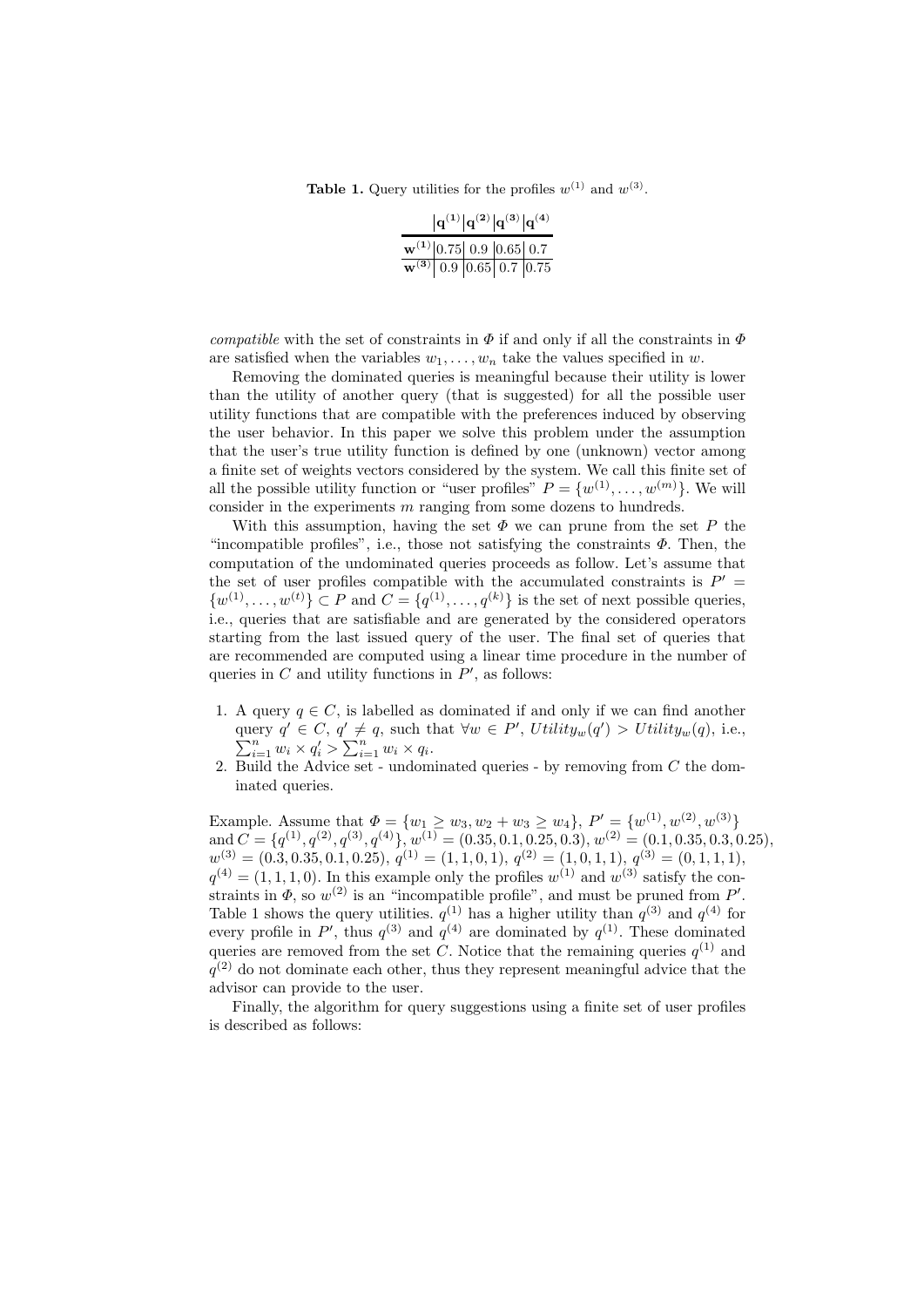- 1.  $\Phi = \emptyset$ ,  $P =$  all possible profiles, AdviceSet = all possible queries
- 2. Do
- 3. Present AdviceSet to the user;
- 4. currentQuery = query selected by the user in AdviceSet;
- 5. Infer constraints analyzing the current Query and add them to  $\Phi$ ;
- 6. Remove incompatible profiles from P;
- 7. Compute candidate queries;
- 8. Remove dominated queries from candidate ones and generate AdviceSet;
- 9. while ((AdviceSet  $\neq$  null) and (user wants advice))

The advisor presents to the user a possible set of queries. At the beginning these are all the possible ones, i.e., the user is free to enter the first query. Then the advisor infers the constraints  $\Phi$  according to the rules mentioned in section 3. The advisor then removes the user profiles that do not satisfy these constraints. Afterwards the set of candidate queries are generated from the current query, applying the operators mentioned in Section 2 and those that are not satisfiable are removed. Finally, the advisor identifies the AdviceSet by removing the dominated queries and suggests the remaining ones to the user as potential new moves. If the user selects one from this advice and the AdviceSet is not empty then the selected query becomes the current query and the process is repeated. If the user does not want further advice then the system will suggest the products that satisfy the last query selected by the user.

# 5 Experiments

We performed some experiments in order to compare the performance of the proposed approach with the results obtained in [1]. We simulated several interactions between a user and the advisor. We varied the following parameters in the simulations: the product database and the number and format of the user profiles. Three different product databases were used, each one describing real hotels by their amenities expressed as Boolean features. Details of the product databases are given in the Table 2; here an hotel may have the same product description in terms of features as another, which is why the number of distinct products is smaller than the number of hotels.

We considered two kinds of user profiles as typical models of user preferences: "random-shape user profiles" and "exponential-shape user profiles". A "user's profile shape" refers to the distribution of the weights of the features in a user profile. Random-shape user profiles are created by first generating one initial user profile (weights vector) sampling the weights from a uniform distribution in  $[0,1]$ . Then the other profiles, in the same set P, are created by a random permutation of the feature weights of the initial user profile. Note that if the weights are sorted into decreasing order, the resulting sequence will decrease near linearly. This is because there is no special 'preference' for any number when you randomly select them. Conversely, the set of exponential-shape user profiles is created by generating first one initial user profile with an exponentially decreasing importance for the weights:  $e^{-\alpha i}$ , with a selected  $\alpha \in [1, 4]$  and  $i =$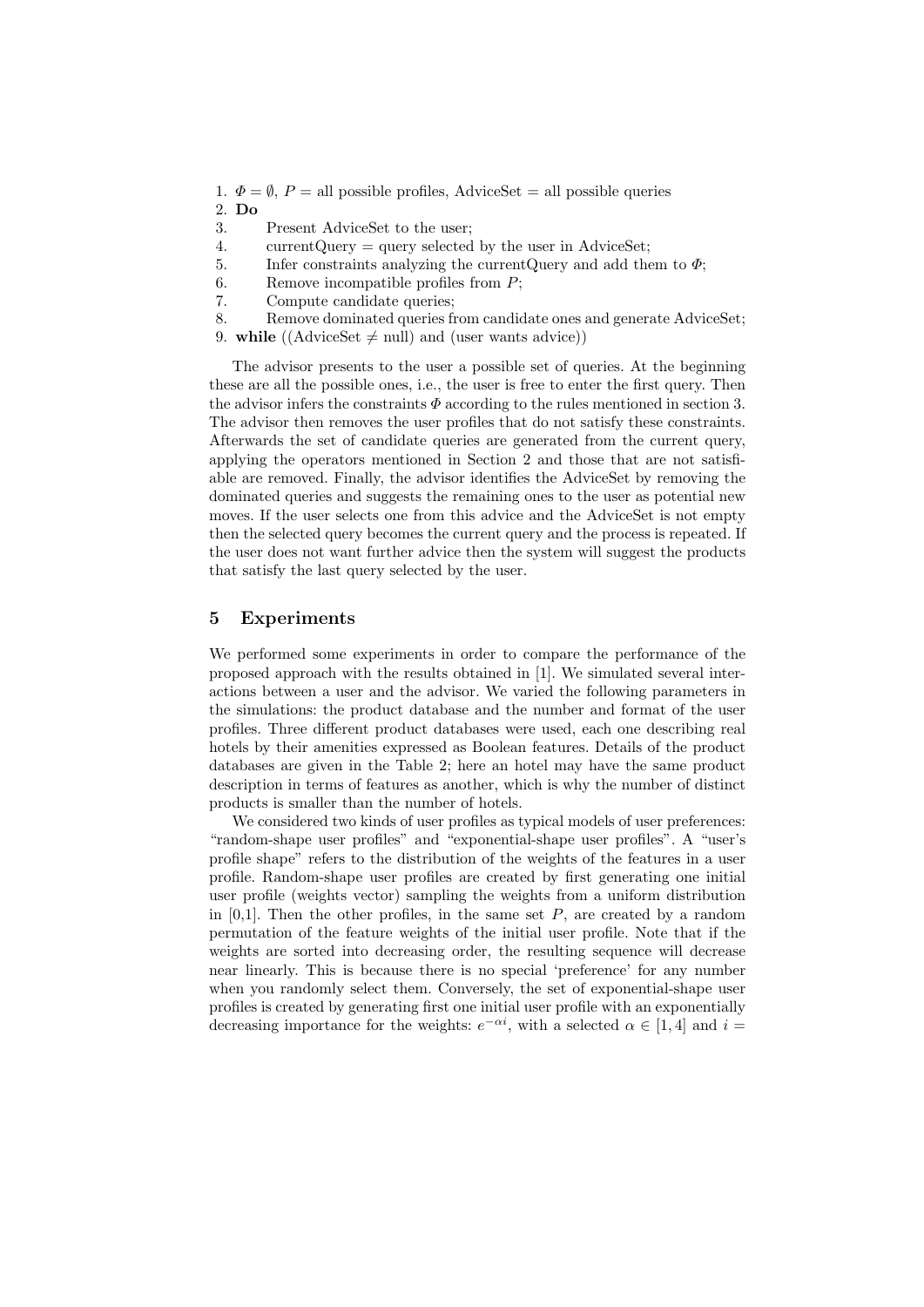Table 2. Product databases

Name | Features | Hotels | Products

| Marriot-NY    |     |     |
|---------------|-----|-----|
| $\rm{Cork}$   |     |     |
| $Trentino-10$ | ነ56 | 133 |

 $1, \ldots, n$ . The other user profiles are again obtained with random permutations of the initial user profile. Here we wanted to simulate users with a few important features and many less important ones. For each experiment, we generated three sets of user profiles P: small (24 profiles), medium (120 profiles) and large (720 profiles). We wanted to observe the effect of the assumed variability of the user profiles on the user-advisor interaction length and the size of the advice set.

We assumed that the user is "Optimizing" [1], that is, one who confines his queries to the advice set provided by the advisor and he will always try the query with the highest utility in the advice set. The simulated interaction between a virtual user and the advisor is done considering the algorithm described in the previous section. One element of the set of predefined user profiles is randomly selected and considered as the user's true profile (user's utility). This is not revealed to the advisor, which interacts with the simulated user using the proposed methodology. The advisor deductions about the user's true utility function are based only on the observation of the user queries submitted at each interaction step. The initial query submitted by the simulated user is created in accordance to his true utility function; thus, the initial query includes up to the  $k$  most important features for the user.

In total, 18 experiments were performed corresponding to the combination of the variables mentioned before (product database, user profile shape and number of user profiles). In every experiment we ran 50 dialogues between a simulated user and the advisor. The observed measures were: the average number of queries issued per dialogue, the average size of the advice set and the average utility shortfall. The utility shortfall is the difference between the utility of the best query (selecting the product with the highest utility for the user) and the last query suggested by the system to the user. In this way we could measure if the system suggestions are close to the best query according to the user's true utility function.

Table 3 shows the values of the observed measures. We can observe that the average number of queries issued by the virtual user (interaction length) ranges between 3 and 7 almost independently from the "User Profile shape" and "User Profile set size". The interaction length seems to be related to the number of product features and the available products in the data set. The higher the number of product's features the longer will be the interaction. This happens because the user at each query editing step adds one feature to the previous query. In fact, the query suggestions are generated by the  $add()$  and  $trade()$ operations that extend the previous query by setting one additional feature to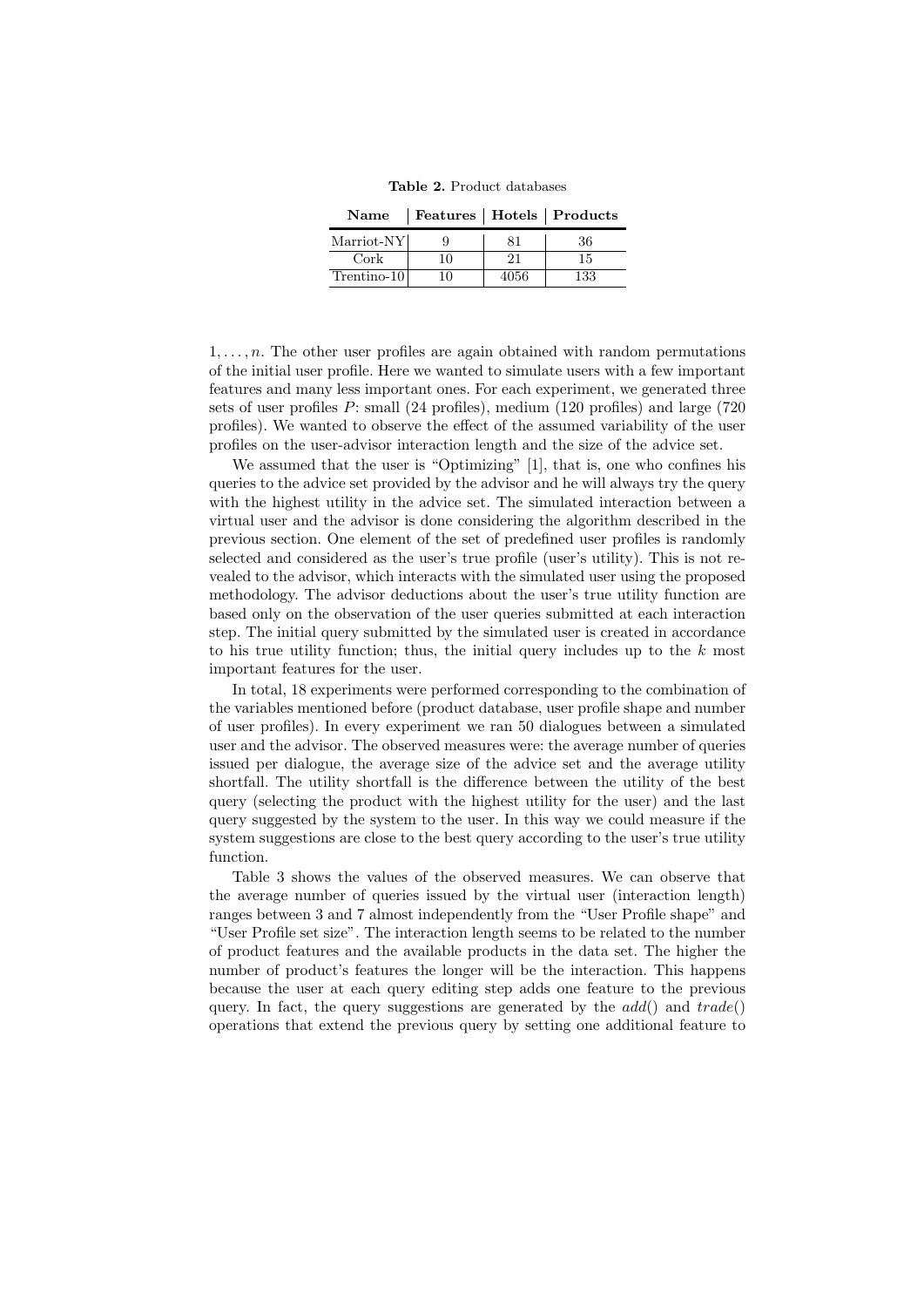| Product<br>D.B. | User Prof. User<br>shape | Prof.<br>set size | issued | Queries Queries<br>set | Utility <br>in Adv. Shortfall |
|-----------------|--------------------------|-------------------|--------|------------------------|-------------------------------|
| Cork            | Random                   | 24                | 5.58   | 1.21                   | 0.00281                       |
|                 |                          | 120               | 5.21   | 2.83                   | 0.00491                       |
|                 |                          | 720               | 5.64   | 4.71                   | 0.00622                       |
|                 | Exponential              | 24                | 5.66   | 1.28                   | 0.0082                        |
|                 |                          | 120               | 5.52   | 3.05                   | 0.0062                        |
|                 |                          | 720               | 5.31   | 3.37                   | 0.0051                        |
| Marriott        | Random                   | 24                | 4      | 1.59                   | $\theta$                      |
|                 |                          | 120               | 4      | 3.41                   | 0.00031                       |
|                 |                          | 720               | 4      | 4.33                   | 0.00083                       |
|                 | Exponential              | 24                | 3.67   | 1.67                   | 0.00636                       |
|                 |                          | 120               | 4      | 3.01                   | 0.00097                       |
|                 |                          | 720               | 4      | 5.73                   | $\theta$                      |
| Trentino        | Random                   | 24                | 6.62   | 1.08                   | 0.00315                       |
|                 |                          | 120               | 6.58   | 2.06                   | 0.00319                       |
|                 |                          | 720               | 6.32   | 2.93                   | 0.00757                       |
|                 | Exponential              | 24                | 6.38   | 1.14                   | 0.00019                       |
|                 |                          | 120               | 6.18   | 1.72                   | 0.00197                       |
|                 |                          | 720               | 6.48   | 2.89                   | 0.00833                       |

Table 3. Averaged values of the observed measures for 50 runs in the 18 experiments performed.

1. Hence, assuming that the best query has a certain number of features set to 1, then the user needs to pass through that number of steps (minus the number of features set to 1 in the initial query) in order to reach it, or to reach another query that does not provide the maximal utility but still cannot be further extended without reaching a failing query. Another factor to take into account is the number of products in the database. The smaller the number of products is, the more likely the process is to stop, because the current query cannot be further extended without building a failing query. The most important aspect of these values is that the interaction length is typically low and quite reasonable for real online applications.

The "Average size of the advice set" is sub-linearly correlated to the profile set size, that is, to the number of predefined user profiles. The higher the number of predefined user profiles, the (slightly) higher is the number of query suggestions in the advice set on average. In fact, if there are more user profiles, the more difficult it is to find dominated queries, thus the set of undominated queries (the advice set) is more likely to be larger. In general the average advice set size ranges between 1 and 6. This number of query suggestions represents an acceptable value for real applications. The "Average size of the advice set" doesn't seem to be related to the variables "User Profile shape" and "Product database". In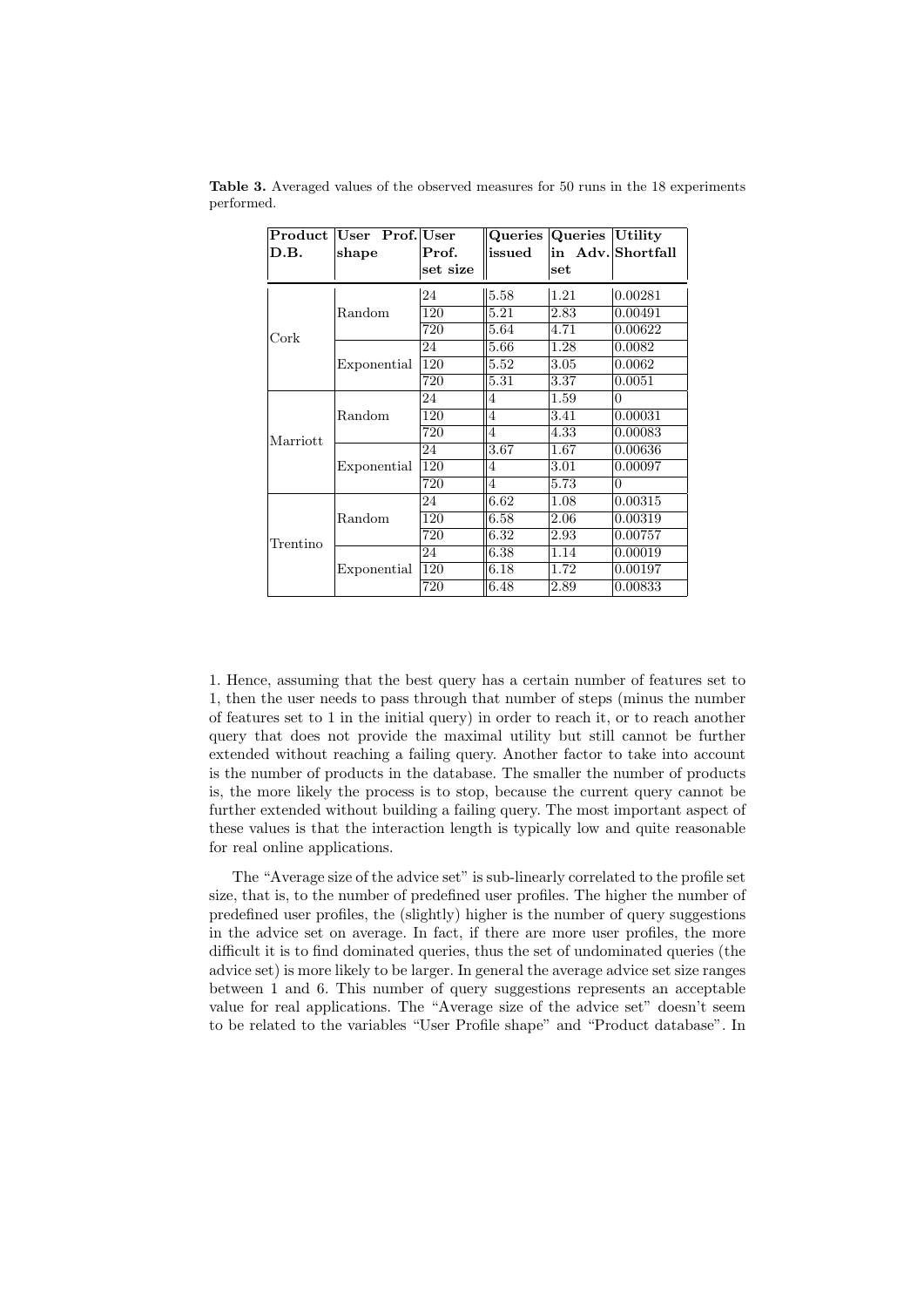

Fig. 1. Size of the Advice Set at different interaction steps.

general the "User profile shape" doesn't seem to influence either the "Interaction length" or the "Average size of the advice set".

The utility shortfall is very close to 0 on average. This cannot be 0 because the query suggestions are searched in a greedy way (always expanding the previous query), hence the advisor can fall into local maxima paths while searching for the best query suggestion [1]. Thus we cannot assure that the Advice Set will always contains the query with the largest utility that can be obtained by using the current query editing operations. Hence, limiting the query editing to the  $add(...)$  and  $trade(...)$  operators does not assure the user to reach the best query. Nevertheless at the end of the process the final query is very close to the best attainable given the user preferences.

Figure 1 shows the evolution of the Advice Set size (averaged over 50 dialogues) in the experiment that produces the highest number of average advices per suggestion (5.73 queries in table 3). That experiment corresponds to: Product Database  $=$  Marriott NY, Profile Shape  $=$  Exponential, and User Profile set  $size = 720$ . The curve labeled as "average" shows the average number of advices given to the user at the first three interaction steps. At the first step, the number of queries suggested is on average  $10.4 \pm 8.2 (avg. \pm stdv.)$ ; at the next interaction step, it is  $5.3\pm3.9$ ; and finally the system suggests only  $1\pm0.7$  queries (the best). The curves labeled as "Maximum" and "Minimum" correspond to the maximum and minimum number of queries suggested at each interaction step to the user. In general we can see that the number of advices falls quickly in a short number of interactions. Still, it is clear that there are certain dialogues with a rather large number of advices, and this is an issue to consider in the application of this technique.

We now compare our results with those presented in [1]. Table 4 shows the values of the variables "Average number of queries issued per Dialogue", "Average size of the Advice Set", "Average Utility shortfall" obtained in the previous work, where an infinite number of profiles was considered and the query dom-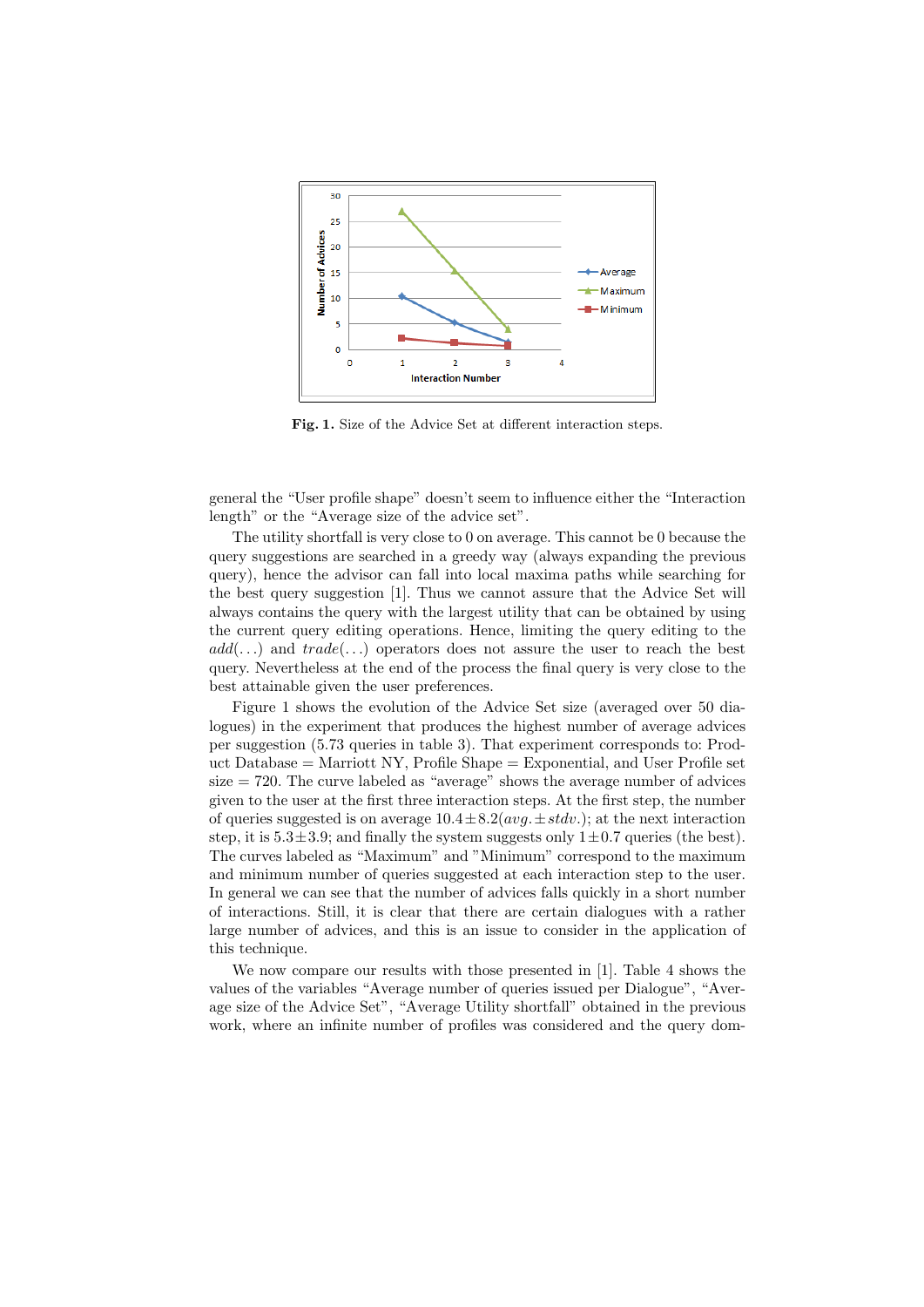Table 4. Comparison between the current (finite model) and previous work (infinite model) on the observed measures.

| Marriott-NY | Queries issued    | 4.67  | 3.58   |
|-------------|-------------------|-------|--------|
|             | Numb. Advices     | 45.96 | 4.33   |
|             | Utility shortfall |       | 0.0008 |
| Cork        | Queries issued    | 6.09  | 6.32   |
|             | Numb. Advices     | 69.88 | 2.93   |
|             | Utility shortfall |       | 0.0075 |
| Trentino    | Queries issued    | 5.55  | 5.64   |
|             | Numb. Advices     | 59.02 | 4.71   |
|             | Utility shortfall |       | 0.0062 |

Database Averaged measures Infinite model Finite model

inance relation was computed using linear programming techniques. It is clear that the average number of queries per dialogue is low in both approaches and very similar. This is due to the fact that the actual query editing operations are the same in the two approaches, and the dialogues converge to optimal queries with similar operations. The utility shortfall in the current approach is a bit larger than that measured previously. This is what one has to pay for the limiting assumption that the number of possible user utility functions (profiles) is finite. The major beneficial effect of the proposed approach is the significant reduction in the number of queries suggested by the advisor to the user by more than 10 times. This makes it much more suitable in real applications. Obviously this is again related to the assumption that the variability of the user utility functions is assumed to be smaller. We believe that in real scenarios approximating the set of all possible utility functions with a smaller, finite set, is a reasonable assumption and the small cost paid in terms of increased utility shortfall is compensated by the strong reduction in the size of the advice set, making it feasible for the user to browse the advice set and pick up his best query.

# 6 Conclusions and Future Work

In this paper we have described and analyzed the performance of a new type of conversational recommender system that suggests query revisions to a user searching for products in a catalogue. The products are described by Boolean features. They can be for instance tags or keywords found in the product descriptions. In this paper we assume that the user utility function is one among a finite set of possible functions that are known to the system, but the system does not know which is the true utility function of the user.

The results of our experiments showed that this assumption has a strong effect on the process of finding the best query suggestions that guide the user to the products that maximize his utility. In particular the number of useradvisor interaction steps (number of queries issued by the user) and the utility